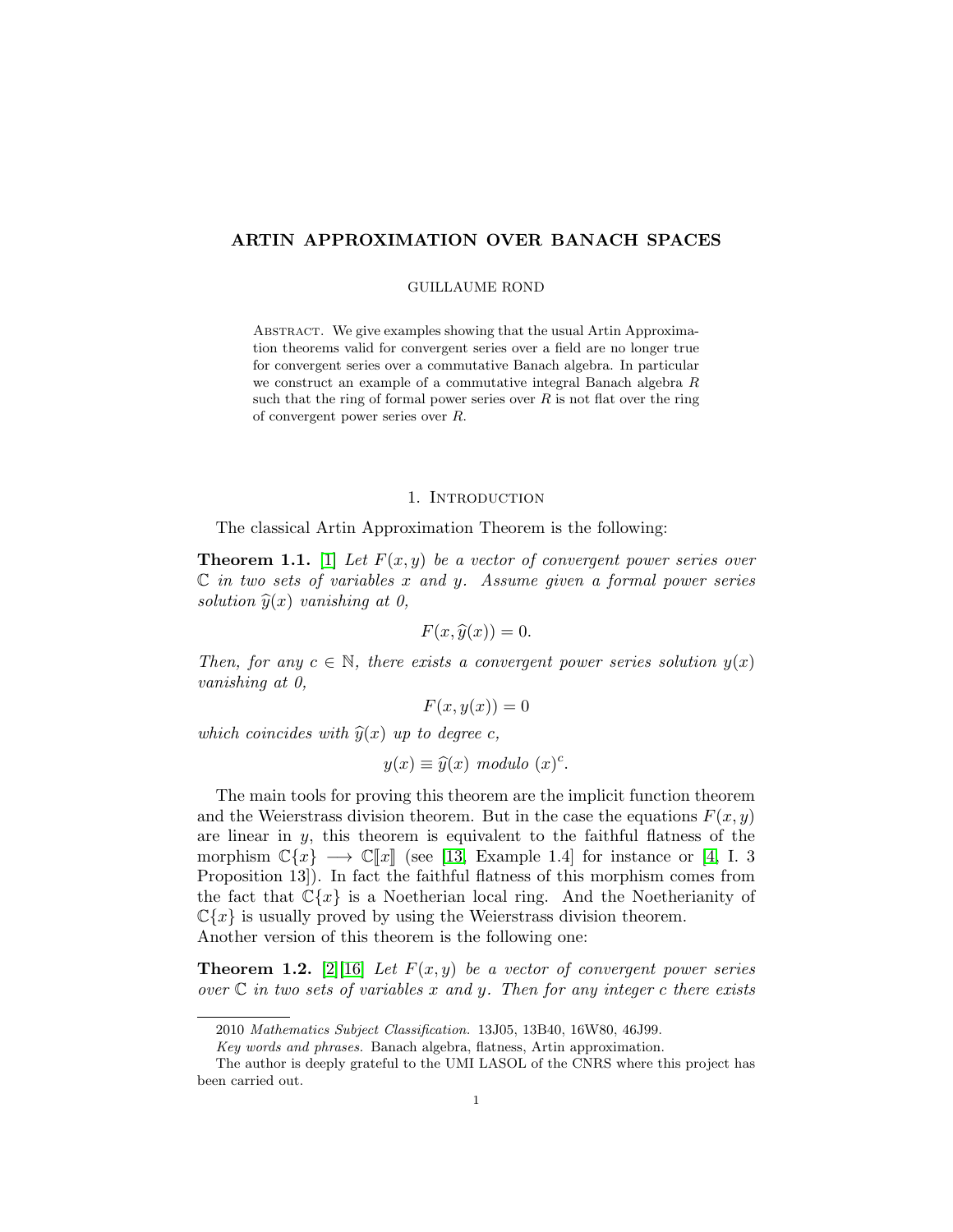an integer  $\beta$  such that for any given approximate solution  $\overline{y}(x)$  at order  $\beta$ ,  $\overline{u}(0) = 0.$ 

$$
F(x,\overline{y}(x)) \equiv 0 \text{ modulo } (x)^{\beta},
$$

there exists a formal power series solution  $y(x)$  vanishing at 0,

$$
F(x, y(x)) = 0
$$

which coincides with  $\overline{y}(x)$  up to degree c,

$$
y(x) \equiv \overline{y}(x) \text{ modulo } (x)^c.
$$

In particular this result implies that, if  $F(x, y) = 0$  has approximate solutions at any order, then it has a formal (even convergent by Theorem [1.1\)](#page-0-0) power series solution.

Let us mention that these results remain valid when we replace  $\mathbb C$  by a complete valued field, or when we replace the ring of convergent power series over  $\mathbb C$  by the ring of algebraic power series over a field. In fact these results remain true in the more general setting of excellent Henselian local rings by [\[12\]](#page-10-3) (see [\[13\]](#page-11-0) for a review of all these different results).

The aim of this note is to show that these results are no longer true when we replace  $\mathbb C$  by a commutative Banach algebra over  $\mathbb R$  or  $\mathbb C$ . In the first part we construct a commutative Banach algebra R such that  $R\{t\} \longrightarrow R[[t]]$  is not flat, showing that Artin approximation theorem is not true for linear equations with coefficients in  $R\{t\}$ .

Let us mention here that  $R[[t]]$  is flat over R, for a commutative ring R, if and only if R is coherent (indeed  $R[[t]]$  is a direct product of copies of R - see [\[5,](#page-10-4) Theorem 2.1]). And there are several known examples of Banach algebras which are not coherent (in fact most of the known Banach algebras are not coherent; see for instance [\[9\]](#page-10-5) or [\[8\]](#page-10-6) and the references herein). But the flatness of  $R\{t\} \longrightarrow R[\![t]\!]$  is a different property that is not related to the coherence of R.

In the second part we provide an example of one polynomial  $F(y)$  with coefficients in  $R[t]$ , where R is the Banach algebra of holomorphic functions over a disc, with the following property:  $F(y)$  has approximate solutions up to any order but has no solution in  $R[[t]]$ . This shows that Theorem [1.2](#page-0-1) does not hold for convergent power series over a Banach algebra. Let us mention that this example is a slight modification of an example of Spivakovsky related to a similar problem [\[15\]](#page-11-2).

Nevertheless we mention that in the case where  $R$  is a complete valuation ring of rank one (in particular a non-archimedean Banach algebra), Schoutens and Moret-Bailly proved several extensions of Theorems [1.1](#page-0-0) and [1.2](#page-0-1) (see [\[14\]](#page-11-3) and [\[11\]](#page-10-7)).

The note has been motivated by questions from Nefton Pali and Wei Xia.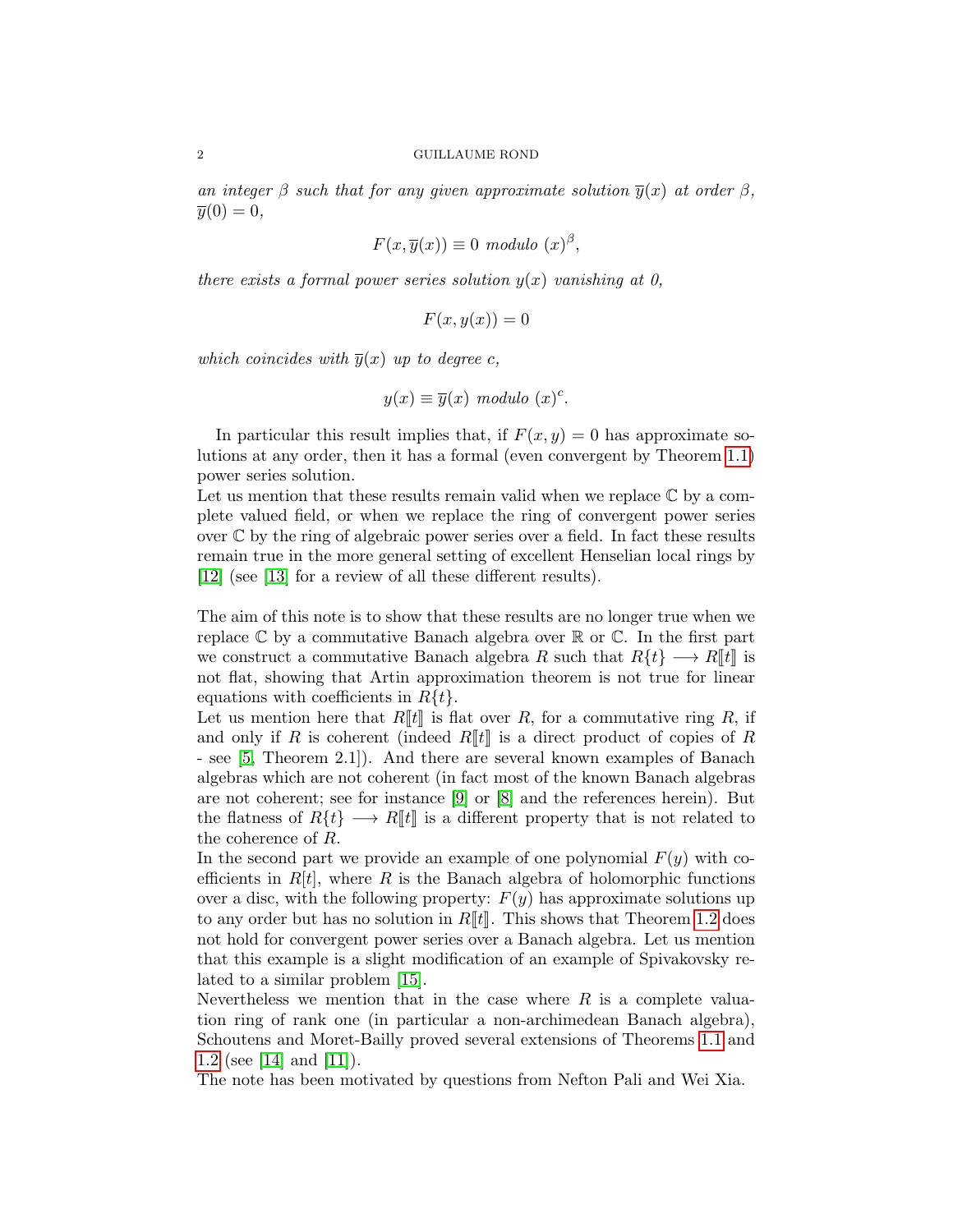2. A BANACH ALGEBRA R SUCH THAT  $R\{t\} \longrightarrow R[[t]]$  is not flat

Let  $\mathbb{K} = \mathbb{R}$  or  $\mathbb{C}$ . We begin by the following definition of power series in countable many indeterminates:

**Definition 2.1.** Let  $\mathbb{N}^{(\mathbb{N})}$  be the submonoid of  $\mathbb{N}^{\mathbb{N}}$  formed by the sequences whose all but finitely terms are 0. Let  $(x_i)_{i\in\mathbb{N}}$  be a countable family of indeterminates. Then  $\mathbb{K}[x_i]_{i\in\mathbb{N}}$  is the set of series  $\sum_{\alpha\in\mathbb{N}^{(\mathbb{N})}} a_{\alpha} x^{\alpha}$  where  $x^{\alpha} =$ <br> $x^{\alpha_0} \dots x^{\alpha_n}$  is former product is finite since  $\alpha_i = 0$  for a large enough  $x_0^{\alpha_0} \cdots x_n^{\alpha_n} \cdots$ . This former product is finite since  $\alpha_i = 0$  for *i* large enough. This set is a commutative ring since the sum of sequences  $\mathbb{N}^{(\mathbb{N})} \times \mathbb{N}^{(\mathbb{N})} \longrightarrow$  $\mathbb{N}^{(\mathbb{N})}$  has finite fibers (see [\[3,](#page-10-8) Chapter III, § 2, 11]). Let us mention that this ring is not the  $(x)$ -adic completion of  $\mathbb{K}[x]$ , the ring of polynomials in the  $x_i$ (see [\[17\]](#page-11-4) for instance).

Let x, y, z and  $w_k$  for  $k \in \mathbb{N}$  be indeterminates. For simplicity we denote by <u>w</u> the vector of indeterminates  $(w_0, w_1, \ldots)$ . We denote by  $\mathbb{K}[x, y, z, \underline{w}]$ the ring of polynomials in the indeterminates  $x, y, z, \underline{w}$ .

For a polynomial  $p = \sum$  $k\in\mathbb{N},l\in\mathbb{N},m\in\mathbb{N},\alpha\in\mathbb{N}^{(\mathbb{N})}$  $a_{k,l,m,\alpha}x^ky^lz^m\underline{w}^{\alpha} \in \mathbb{K}[x,y,z,\underline{w}]$  we

set

$$
||p|| := \sum_{k,l,m,\alpha} |a_{k,l,m,\alpha}|.
$$

This is well defined because the sum is finite. This defines a norm on  $\mathbb{K}[x, y, z, \underline{w}].$ 

We denote by  $\mathbb{K}\{x, y, z, w\}$  the completion of  $\mathbb{K}[x, y, z, w]$  for this norm. This is the following commutative Banach algebra:

$$
\left\{\sum_{k\in\mathbb{N},l\in\mathbb{N},m\in\mathbb{N},\alpha\in\mathbb{N}^{(\mathbb{N})}}a_{k,l,m,\alpha}x^ky^lz^m\underline{w}^{\alpha}\;|\;\sum_{k\in\mathbb{N},l\in\mathbb{N},m\in\mathbb{N},\alpha\in\mathbb{N}^{(\mathbb{N})}}|a_{k,l,m,\alpha}|<\infty\right\}
$$

and the norm of an element  $f := \sum$  $k\in\mathbb{N},l\in\mathbb{N},m\in\mathbb{N}$ a $\in$ N $^{(\mathbb{N})}$  $a_{k,l,m,\alpha}x^ky^lz^m\underline{w}^{\alpha}$  is

$$
\|f\|:=\sum_{k\in\mathbb{N},l\in\mathbb{N},m\in\mathbb{N},\alpha\in\mathbb{N}^{(\mathbb{N})}}|a_{k,l,m,\alpha}|.
$$

In particular  $\mathbb{K}\{x, y, z, \underline{w}\}$  is a subring of  $\mathbb{K}\[x, y, z, w_i\]_{i \in \mathbb{N}}$ . We denote by I the ideal of  $\mathbb{K}[x, y, z, w]$  generated by the polynomials

$$
xw_0 - z^2
$$
 and  $yw_k - (k+1)xw_{k+1}$  for all  $k \ge 0$ .

The ideal  $I\mathbb{K}\{x, y, z, \underline{w}\}$  is not closed since it is not finitely generated. Thus, we denote by  $I$  its closure. This is the set of sums

$$
\sum_{k \in \mathbb{N}} f_k(x, y, z, \underline{w})
$$

such that  $f_k(x, y, z, \underline{w}) \in I\mathbb{K}\{x, y, z, \underline{w}\}$  and  $\sum_k ||f_k(x, y, z, \underline{w})|| < \infty$ .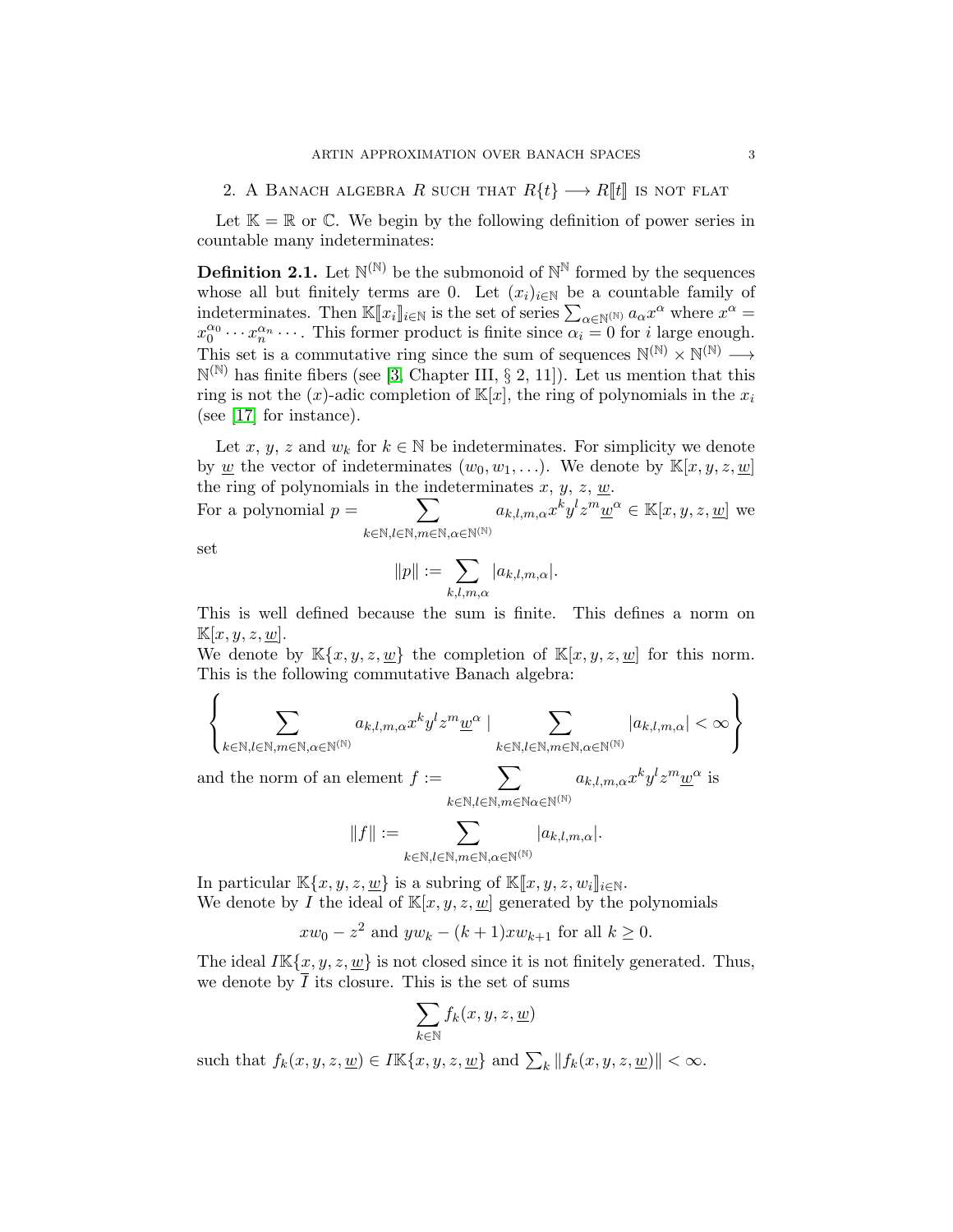**Definition 2.2.** We denote by R the Banach K-algebra  $\mathbb{K}\{x, y, z, \underline{w}\}/\overline{I}$ .

In order to denote that two series f and  $g \in \mathbb{K}\{x, y, z, w\}$  have the same image in R, we write  $f \equiv_R q$ . The norm of the image  $\overline{f}$  of an element  $f \in \mathbb{K}\{x, y, z, \underline{w}\}\$ is

$$
\|\overline{f}\| = \inf_{g \in \overline{I}} \|f + g\| = \inf_{g \in I} \|f + g\|.
$$

Now we denote by  $R\{t\}$  the ring of convergent series in the indeterminate t with coefficients in  $R$ . We have the following result:

<span id="page-3-0"></span>Proposition 2.3. The linear equation

$$
(2.1)\qquad \qquad (x - yt)f(t) = z^2
$$

has a unique solution  $f(t)$  in R||t|| and this solution is not convergent.

From this we will deduce the following result:

<span id="page-3-1"></span>**Theorem 2.4.** The Banach K-algebra R is an integral domain and the morphism  $R\{t\} \longrightarrow R[\![t]\!]$  is not flat.

2.1. Proofs of Proposition [2.3](#page-3-0) and Theorem [2.4.](#page-3-1) We begin by giving the following key result:

<span id="page-3-5"></span>**Lemma 2.5.**  $x$  is not a zero divisor in  $R$ .

*Proof.* First of all, we will determine a subset of  $\mathbb{K}\{x, y, z, \underline{w}\}$  such that every element of  $\mathbb{K}\{x,y,z,\underline{w}\}$  is equal modulo  $\overline{I}$  to a unique series of this subset. First we remark that

<span id="page-3-3"></span>(2.2) 
$$
M_1 := yw_iw_j \equiv_R (i+1)xw_{i+1}w_j \equiv_R \frac{i+1}{j}yw_{i+1}w_{j-1} =: M_2
$$

for all integers i and j with  $i < j$ . If  $j = i+1$  these two monomials are equal, otherwise the largest index of a monomial  $w_i$  appearing in the expression of  $M_2$  is strictly less than for  $M_1$ .

Now we have, for  $i > 0$ :

<span id="page-3-4"></span>(2.3) 
$$
z^2 w_i \equiv_R x w_0 w_i \equiv_R \frac{1}{i} y w_0 w_{i-1}.
$$

A well chosen composition of these operations transforms any monomial of  $\text{the form } C x^a z^k y^l w_0^{n_0} \cdots w_i^{n_i} \text{ into a monomial of the form } r C x^{a'} z^{k'} y^l w_0^{n_0'} \cdots w_j^{n_j'}$ where j is minimal and  $r \in (0, 1]$ .

By repeating these two operations we may reduce every monomial to a constant times one of the following monic monomials:

<span id="page-3-2"></span>
$$
(2.4) \quad \left\{ \begin{array}{ll} z^{\varepsilon} x^a y^l w_0^{n_0} & \text{with } a > 1, l, n_0 \ge 0 \text{ and } \varepsilon \in \{0, 1\}, \\ z^{\varepsilon} y^l w_i^{n_i} & \text{with } l > 0, i > 0, n_i > 0 \text{ and } \varepsilon \in \{0, 1\}, \\ z^{\varepsilon} y^l w_i^{n_i} w_{i+1}^{n_{i+1}} & \text{with } l > 0, i \ge 0, n_i, n_{i+1} > 0 \text{ and } \varepsilon \in \{0, 1\}, \\ z^{\varepsilon} w_0^{n_0} \dots w_i^{n_i} & \text{with } n_i > 0 \text{ with } \varepsilon \in \{0, 1\}, \end{array} \right.
$$

We denote by E the subset of  $\mathbb{K}[x, y, z, w]$  of polynomials that are sums of monomials of [\(2.4\)](#page-3-2) (up to multiplicative constants), and by  $\overline{E}$  the closure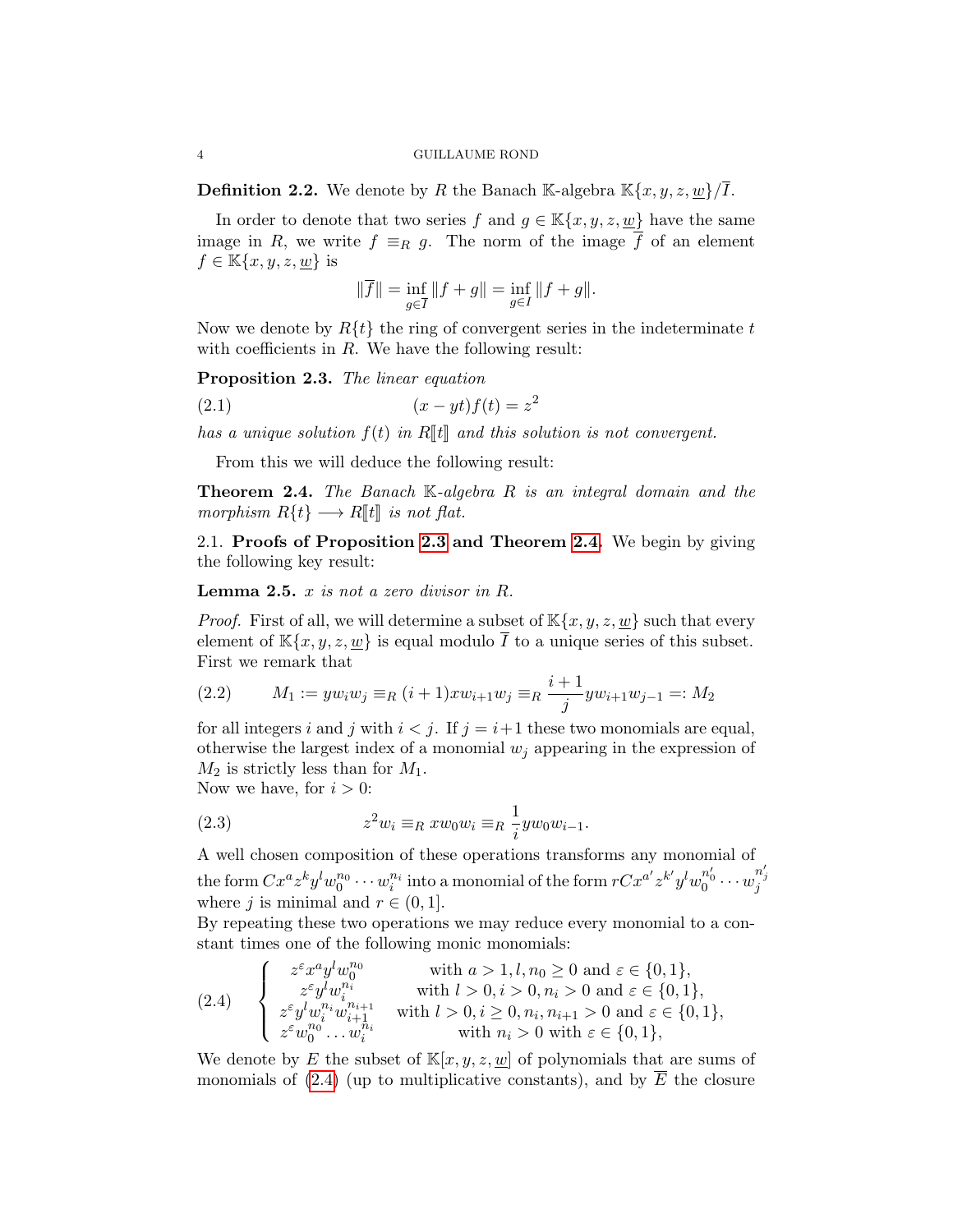of E in  $\mathbb{K}\{x, y, z, \underline{w}\}\,$ , that is the set of convergent power series whose non zero monomials are those of [\(2.4\)](#page-3-2) (up to multiplicative constants). We have shown that every polynomial is equivalent to a polynomial of E modulo I. To prove the unicity we proceed as follows.

We set

$$
F_0 := xw_0 - z^2, F_{k+1} := yw_k - (k+1)xw_{k+1} \text{ for } k \ge 0
$$
  

$$
G_{k,l} := (l+1)yw_kw_{l+1} - (k+1)yw_lw_{k+1} \text{ for all } k < l.
$$

Then we consider the following monomial order: We define

$$
x^a y^k z^l w_1^{\alpha_1} \cdots w_n^{\alpha_n} > x^{a'} y^{k'} z^{l'} w_1^{\alpha'_1} \cdots w_n^{\alpha'_n}
$$

if

$$
a+k+l+\sum_{i} \alpha_{i} > a'+k'+l'+\sum_{i} \alpha'_{i}, \text{ or } a+k+l+\sum_{i} \alpha_{i} = a'+k'+l'+\sum_{i} \alpha'_{i}
$$
  
and  $(l, a, k, \alpha_{n}, \dots, \alpha_{0}) >_{lex} (l', a', k', \alpha'_{n}, \dots, \alpha'_{0})$ 

where  $>_{lex}$  denotes the lexicographic order. That is, we first compare the total degree of two monomials, then we order the indeterminates as

$$
z > x > y > w_l > w_k \text{ for all } l > k.
$$

We claim that  $\{F_j, G_{k,l}\}_{j,k,l\in\mathbb{N}, l>k}$  is a Gröbner basis of I for this order. In order to prove this, we only need to compute the S-polynomials of the elements of this set of polynomials, and then their reduction (see [\[6\]](#page-10-9) for the terminology). This is Buchberger's Algorithm which is very classical in the Noetherian case. The case of polynomial rings in countably many indeterminates works identically, cf. [\[7,](#page-10-10) Proposition 1.13] for instance. The only S-polynomials we have to consider are those of polynomials whose leading terms are not coprime, that is, for  $l > k$ ,

$$
S(F_{k+1}, F_{l+1}); S(G_{k,l}, F_{l+1}); S(G_{k,l}, F_k).
$$

We have  $S(F_{k+1}, F_{l+1}) = G_{k,l}$ . Moreover

$$
S(G_{k,l}, F_{l+1}) = y(yw_kw_l - (k+1)xw_lw_{k+1}).
$$

This leading term of  $S(G_{k,l}, F_{l+1})$  is  $-(k+1)xyw_lw_{k+1}$ , and it is equal to  $y(F_{k+1}w_l - yw_kw_l)$ . Therefore  $S(G_{k,l}, F_{l+1}) = F_{k+1}yw_l$ . Finally we have

$$
S(G_{k,l}, F_k) = kx((l+1)yw_kw_{l+1} - (k+1)yw_lw_{k+1}) + (l+1)yw_{l+1}(yw_{k-1} - kxw_k)
$$
  
=  $(l+1)y^2w_{k-1}w_{l+1} - k(k+1)xyw_lw_{k+1}.$ 

Its leading term is  $-k(k+1)xyw_lw_{k+1}$  and it is divisible by the leading term of  $F_{k+1}$ . The remainder of the division of  $S(G_{k,l}, F_k)$  by  $F_{k+1}$  is

$$
(l+1)y^{2}w_{k-1}w_{l+1} - ky^{2}w_{k}w_{l} = yG_{k-1,l}
$$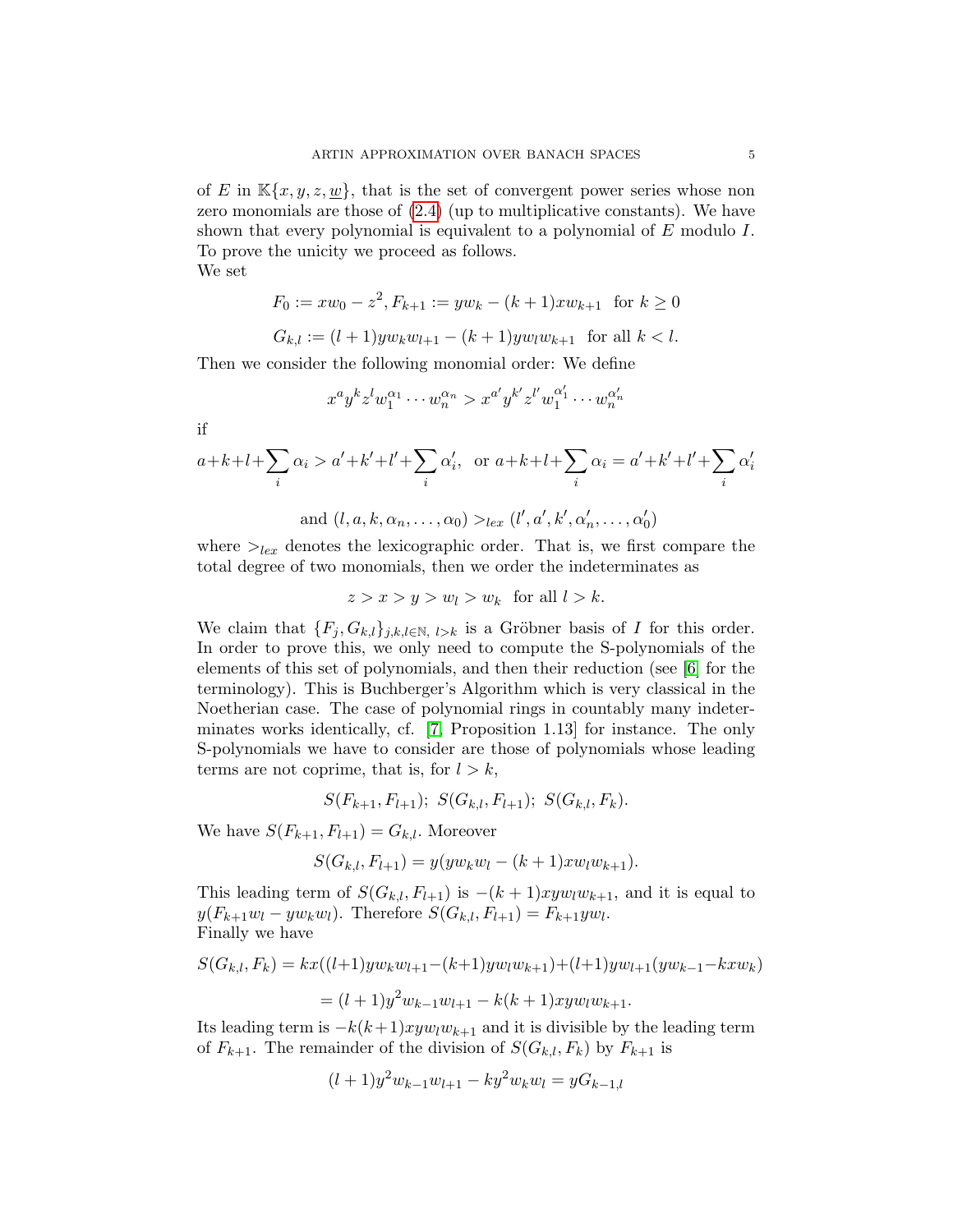Therefore the reductions of these S-polynomials is always zero, hence the family  $\{F_i, G_{k,l}\}_{i,k,l \in \mathbb{N}, l > k}$  is a Gröbner basis of I. Thus, the initial ideal of I is generated by the monomials

$$
z^2
$$
,  $xw_{k+1}$ ,  $yw_kw_{l+1}$  for  $0 \le k < l$ .

Therefore every polynomial of  $\mathbb{K}[x, y, z, \underline{w}]$  is equivalent modulo I to a unique polynomial of E.

Now let  $f \in \mathbb{K}\lbrace x, y, z, \underline{w}\rbrace$ . We can write  $f = \sum_{n \in \mathbb{N}} C_n x^{a_n} y^{b_n} z^{c_n} \underline{w}^{\alpha_n}$  where the  $C_n$  are in  $\mathbb{K}^*$ . In particular  $\sum_n |C_n| < \infty$ . For every  $n \in \mathbb{N}$ , there is a unique  $(a'_n, b'_n, c'_n, \alpha'_n)$  and a unique  $r_n \in (0, 1]$  such that

$$
C_n x^{a_n} y^{b_n} z^{c_n} \underline{w}^{\alpha_n} - r_n C_n x^{a'_n} y^{b'_n} z^{c'_n} \underline{w}^{\alpha'_n} \in I
$$

and  $x^{a_n}y^{b_n}z^{c_n}\underline{w}^{\alpha_n}$  has one the forms given in [\(2.4\)](#page-3-2). Now, for every  $n \in \mathbb{N}$ , we set

$$
g_n := \sum_{k=0}^{n-1} r_k C_k x^{a'_k} y^{b'_k} z^{c'_k} \underline{w}^{\alpha'_k} + \sum_{k \ge n} C_k x^{a_k} y^{b_k} z^{c_k} \underline{w}^{\alpha_k}.
$$

In particular we have that  $P_n := f - g_n \in I$  and the sequence  $(g_n)_n$  converges in  $\mathbb{K}\lbrace x, y, z, \underline{w}\rbrace$  to the series  $g = \sum_{k \in \mathbb{N}} r_k C_k x^{a'_k} y^{b'_k} z^{c'_k} \underline{w}^{a'_k} \in \mathbb{K}\lbrace x, y, z, \underline{w}\rbrace$ . Therefore the sequence  $(P_n)_n$  converges in  $\mathbb{K}\lbrace x, y, z, \underline{w}\rbrace$ , and its limits is in I.

Therefore, every power series of  $\mathbb{K}\{x, y, z, w\}$  can be written as a sum of a power series in  $\overline{I}$  and a convergent power series whose monomials are as in [\(2.4\)](#page-3-2) (up to multiplicative constants).

We remark that, by repeating  $(2.2)$   $\frac{\overline{j-i}}{2}$  $\frac{-i}{2}$  times, we have

$$
yw_iw_j \equiv_R ryw_{i+\lfloor\frac{j-i}{2}\rfloor}w_{j-\lfloor\frac{j-i}{2}\rfloor}
$$

for some constant  $r \in (0, 1]$ . Moreover applying [\(2.3\)](#page-3-4) reduces by 2 the degree in z of a monomial. Therefore, a monomial of the form

$$
Cx^ay^bz^cw_1^{\alpha_1}\cdots w_j^{\alpha_j}
$$

of total degree  $d = a + b + c + \sum_{k} \alpha_k$ , is not equal to a monomial involving only the indeterminates

$$
x,y,z, \text{ and } w_i \text{ for } i < \frac{j-\frac{c}{2}}{2^d}.
$$

Moreover  $(2.2)$  and  $(2.3)$  transforms monomials into monomials of the same degree since  $I$  is generated by homogeneous binomials. Therefore, given a monomial M among those of  $(2.4)$  (up to some multiplicative constant), there is finitely many monomials that are equal to  $M$  modulo  $I$ .

Now let  $f \in \overline{E} \cap \overline{I}$ ,  $f = \sum_{(a,b,c,\alpha)} f_{(a,b,c,\alpha)} x^a y^b z^c \underline{w}^\alpha$ . Let us fix such  $(a, b, c, \alpha)$ such that  $x^a y^b z^c \underline{w}^\alpha$  is one of the monic monomials of [\(2.4\)](#page-3-2). There is only a finite number of distinct monomials that are equal to  $f_{(a,b,c,\alpha)}x^a y^b z^c \underline{w}^{\alpha}$ modulo I. Let us denote them by

$$
C_1x^{a_1}y^{b_1}z^{c_1}\underline{w}^{\alpha_1},\ldots,C_Nx^{a_N}y^{b_N}z^{c_N}\underline{w}^{\alpha_N}.
$$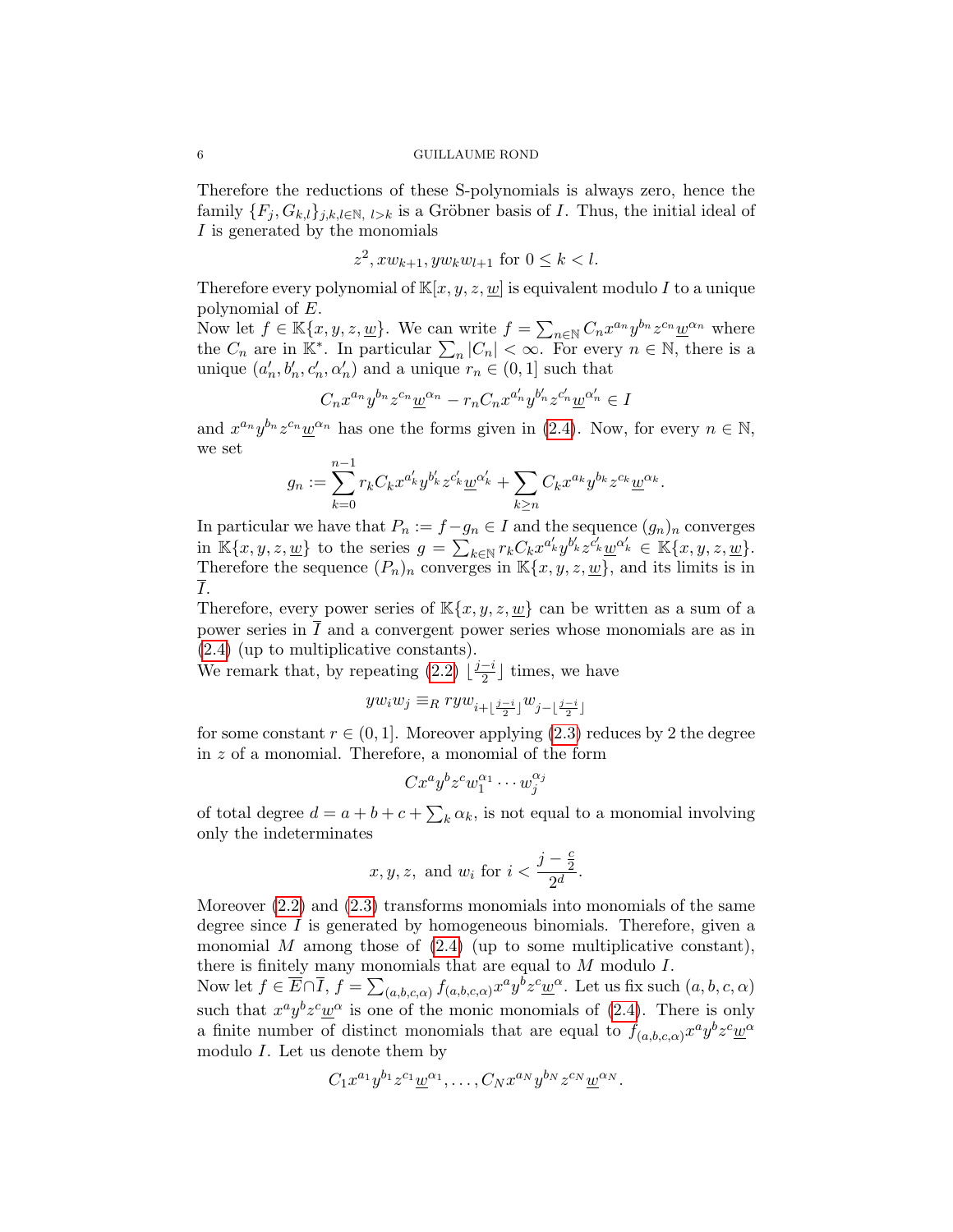We can remark that there is only a finite number of  $F_l$  that have a monomial that divides at least one of the following monic monomials

<span id="page-6-0"></span>(2.5) 
$$
x^a y^b z^c \underline{w}^\alpha, x^{a_1} y^{b_1} z^{c_1} \underline{w}^{\alpha_1}, \dots, x^{a_N} y^{b_N} z^{c_N} \underline{w}^{\alpha_N}.
$$

We denote them by  $F_{l_1}, \ldots, F_{l_p}$ . Because  $f \in \overline{I}$ , we can write  $f = \sum_{l \in \mathbb{N}} f_l F_l$ where the  $f_l$  are in  $\mathbb{K}[x, y, z, \underline{w}]$ . For every  $i \in \{1, \ldots, p\}$  we remove from  $f_{l_i}$  all the monomials that do not divide one of the monomials  $(2.5)$ , and we denote by  $f'_{l_i}$  the resulting polynomial. Then we have that

$$
P := \sum_{i=1}^p f'_{l_i} F_{l_i} \in I.
$$

By construction the coefficients of the monomials [\(2.5\)](#page-6-0) in the expansion of P are the corresponding coefficients in the expansion of  $f$ , that is

$$
f_{(a,b,c,\alpha)},0,\ldots,0
$$

respectively. Therefore, the coefficient of  $x^a y^b z^c \underline{w}^\alpha$  in the expansion of the unique  $Q \in E$  such that  $Q \equiv_R P$ , is equal to  $f_{(a,b,c,\alpha)}$  because no other monomial than those listed in [\(2.5\)](#page-6-0) (up to some multilplicative constants) is equivalent to a monomial of the form  $Cx^a y^b z^c \underline{w}^\alpha$  where  $C \in \mathbb{K}^*$ . But  $Q = 0$ since  $P \in I$ , thus  $f_{(a,b,c,\alpha)} = 0$ . Hence  $f = 0$  and  $\overline{E} \cap \overline{I} = 0$ .

Therefore every series of  $\mathbb{K}\lbrace x, y, z, \underline{w}\rbrace$  is equivalent modulo  $\overline{I}$  to a unique series of E.

Now take  $f \in \mathbb{K}\{x, y, z, w\}$  such that  $x \equiv_R 0$ . We can write  $f = xp(x, y, z, w_0) +$  $q(y, z, w)$  and assume that the monomials in the expansion of  $xp(x, y, z, w_0)$ +  $q(y, z, \underline{w})$  are only those of [\(2.4\)](#page-3-2). Then

<span id="page-6-2"></span>
$$
x^{2}p(x, y, z, w_{0}) + xq(y, z, \underline{w}) \equiv_{R} 0.
$$

The representation of  $x^2p(x, y, z, w_0) + xq(y, z, \underline{w})$  as a sum of monomials as in [\(2.4\)](#page-3-2) has the form

(2.6) 
$$
x^{2}p(x, y, z, w_{0}) + xq(y, z, w_{0}, 0) + \overline{q}(y, z, \underline{w}) = 0
$$

where  $\overline{q}(y, z, w)$  is the series obtained from  $xq(y, z, w) - xq(y, z, w_0, 0)$  by replacing the monomials as follows (using the two previous operations [\(2.2\)](#page-3-3) and [\(2.3\)](#page-3-4)):

<span id="page-6-1"></span>
$$
(2.7) \quad \left\{ \begin{array}{c} xz^{\varepsilon}y^{l}w_{i}^{n_{i}} & \longmapsto & \frac{1}{i}z^{\varepsilon}y^{l+1}w_{i-1}w_{i}^{n_{i}-1}, \text{if } i>0\\ xz^{\varepsilon}y^{l}w_{i}^{n_{i}}w_{i+1}^{n_{i+1}} & \longmapsto & \frac{1}{i+1}z^{\varepsilon}y^{l+1}w_{i}^{n_{i}+1}w_{i+1}^{n_{i+1}-1}, \text{ if } i>0\\ xz^{\varepsilon}w_{0}^{n_{0}}\ldots w_{i}^{n_{i}} & \longmapsto & Cz^{\varepsilon}yw_{j}^{m_{j}}w_{j+1}^{m_{j+1}} \text{ or } Cz^{\varepsilon}yw_{j}^{m_{j}} \\ \text{for } i>0 \text{ and } n_{i}>0 & \text{for some } C\in\mathbb{K}, |C|\leq 1, j\geq 0 \end{array} \right.
$$

Indeed for the third monomial we have

$$
xz^{\varepsilon}w_0^{n_0}\dots w_i^{n_i} \equiv_R \frac{1}{i+1}z^{\varepsilon}yw_0^{n_0}\dots w_{i-1}^{n_{i-1}+1}w_i^{n_i-1}
$$

and this monomial on the right side can be transformed into a monomial of the form  $Cz^{\varepsilon} yw_j^{m_j}w_{j+1}^{m_{i+1}}$  or  $Cz^{\varepsilon} yw_j^{m_j}$  $j^{m_j}$  for some  $C \in \mathbb{K}$ ,  $|C| \leq 1$ , and  $j \geq 0$ ,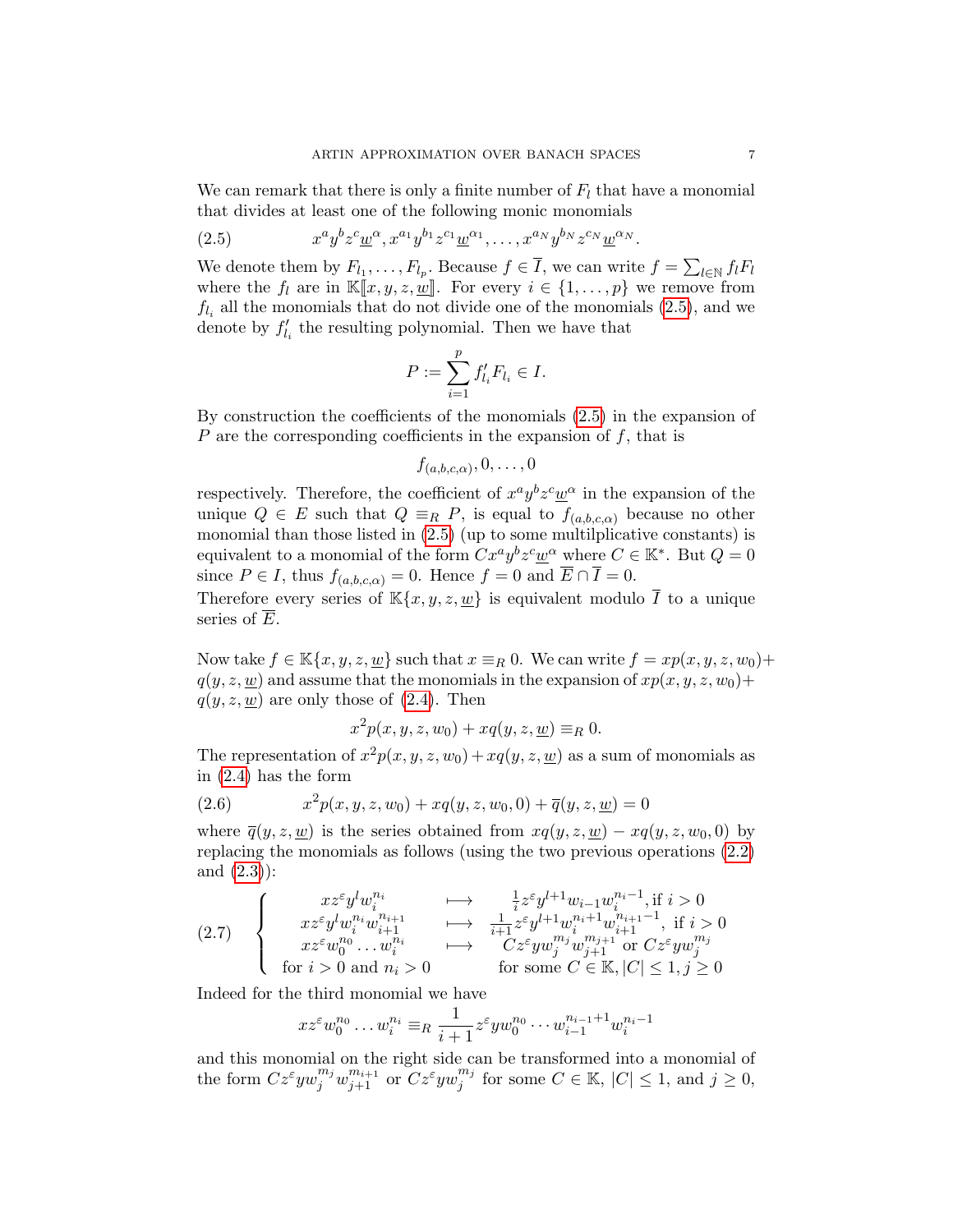by using the two operations [\(2.2\)](#page-3-3) and [\(2.3\)](#page-3-4) on monomials. This shows that the three types of monomials that we obtain after multiplication by x are all distinct, that is the map defined by  $(2.7)$  is injective. By [\(2.6\)](#page-6-2) we have  $\bar{q}(y, z, \underline{w}) = 0$ , therefore  $q(y, z, \underline{w}) - q(y, z, w_0, 0) = 0$ . Moreover, again by  $(2.6)$ , we have

$$
x^{2}p(x, y, z, w_{0}) + xq(y, z, w_{0}, 0) = 0.
$$

This shows that  $x^2p(x, y, z, w_0) + xq(y, z, \underline{w}) = 0$ . Therefore x is not a zero divisor in  $R$ .

*Proof of Proposition [2.3.](#page-3-0)* Let  $f(t) \in R[[t]]$  such that

$$
(x - yt)f(t) = z^2.
$$

By writing  $f = \sum_{k=0}^{\infty} f_k t^k$  with  $f_k \in R$  for every k, we have

$$
xf_0 = z^2
$$

$$
xf_k - yf_{k-1} = 0 \quad \forall k \ge 1.
$$

Thus

$$
xf_0 = z^2 = xw_0
$$

so  $x(f_0 - w_0) = 0$  and  $f_0 = w_0$  by Lemma [2.5.](#page-3-5) Then we will prove by induction on k that  $f_k = k! w_k$  for every k. Assume that this is true for an integer  $k \geq 0$ . Then we have

$$
xf_{k+1} = yf_k = k! \, yw_k = (k+1)! \, xw_{k+1}.
$$

Hence  $x(f_{k+1} - (k+1)! w_{k+1}) = 0$  and  $f_{k+1} = (k+1)! w_{k+1}$  by Lemma [2.5.](#page-3-5) Therefore the only solution of

$$
(x - yt)f(t) = z^2
$$

is the series  $\sum_{k=0}^{\infty} k! w_k t^k$ , and this one is divergent because  $||w_k|| = 1$ . This holds because in every element of  $I$ , the monomial  $w_k$  has coefficient 0.

 $\Box$ 

Now we can give the proof of Theorem [2.4:](#page-3-1)

*Proof of Theorem [2.4.](#page-3-1)* Since x is not a zero divisor in R by Lemma [2.5,](#page-3-5) the localization morphism

$$
R \longrightarrow R_{1/x}
$$

is injective. But  $R_{1/x}$  is isomorphic to  $\mathbb{K}\lbrace x, y, z\rbrace_{1/x}$  since in  $R_{1/x}$  we have

$$
w_0 = z^2/x
$$
 and  $\forall k \ge 0, w_k = \frac{1}{k!} y^k z^2 x^{k+1}$ .

But  $\mathbb{K}\{x,y,z\}_{1/x}$  is an integral domain (this is a localization of the integral domain  $\mathbb{K}\lbrace x,y,z\rbrace$ , therefore so is R.

Now assume that the morphism  $R\{t\} \longrightarrow R\llbracket t \rrbracket$  is flat. By [\[10,](#page-10-11) Theorem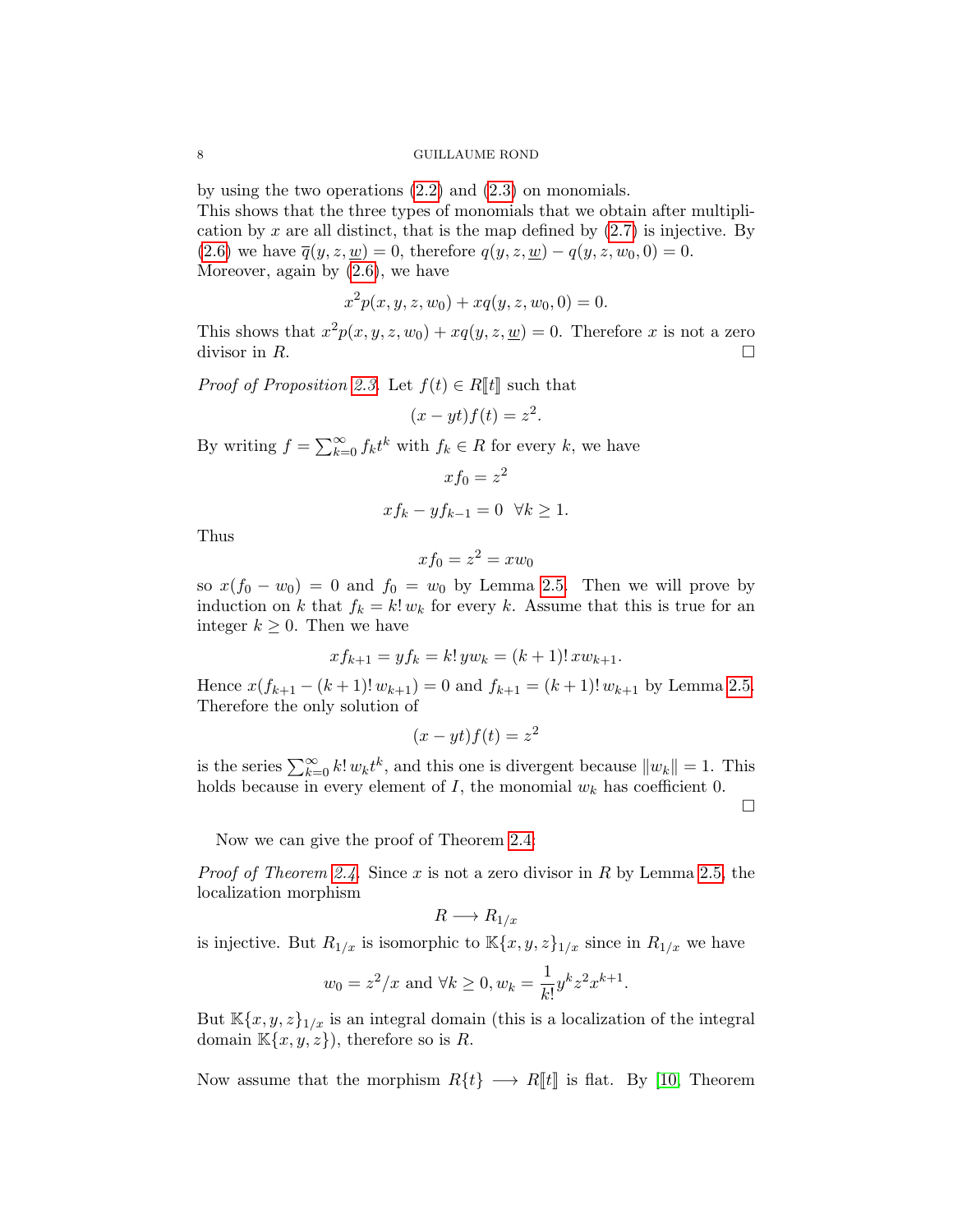7.6] applied to the linear equation  $(x - yt)F - z^2G = 0$ , there exist an integer  $s \geq 1$ , and convergent series

<span id="page-8-0"></span>
$$
a_1(t),..., a_s(t), b_1(t),..., b_s(t) \in R\{t\}
$$

such that

(2.8) 
$$
(x - yt)a_i(t) - z^2b_i(t) = 0
$$
 for every *i*,

and formal power series

$$
h_1(t),\ldots,h_s(t)\in R[\![t]\!]
$$

such that

$$
f(t) = \sum_{i=1}^{s} a_i(t)h_i(t), \ 1 = \sum_{i=1}^{s} b_i(t)h_i(t).
$$

Indeed the vector  $(f(t), 1)$  is a solution of the linear equation

$$
(x - yt)f(t) - z^2g(t) = 0
$$

with  $f(t) := \sum_{k=0}^{\infty} k! w_k t^k$ . Then

$$
\widetilde{g}(t) := \sum_{i=1}^{s} b_i(t)h_i(0) = 1 + t\varepsilon(t)
$$

for some  $\varepsilon(t) \in R\{t\}$ . Since 1 is a unit of R,  $1 + t\varepsilon(t)$  is a unit in  $R\{t\}$ . Set  $f(t) := \sum_i a_i(t)h_i(0)$ . By [\(2.8\)](#page-8-0),  $(f(t), \tilde{g}(t))$  is a solution of the equation

$$
(x - yt)\widetilde{f}(t) - z^2 \widetilde{g}(t) = 0.
$$

Since  $\tilde{g}(t)$  is a unit in  $R\{t\}$  we have

$$
(x - yt)\widetilde{f}(t)\widetilde{g}(t)^{-1} = z^2.
$$

This contradicts Theorem [2.3.](#page-3-0) Therefore  $R\{t\} \longrightarrow R[\![t]\!]$  is not flat.

 $\Box$ 

# 3. An Example concerning the strong Artin approximation **THEOREM**

Let *n* be a positive integer,  $x = (x_1, \ldots, x_n)$  and  $\rho > 0$ . We set  $\mathbb{K} = \mathbb{R}$  or C. Then

$$
B_{\rho}^{n} := \left\{ f = \sum_{\alpha \in \mathbb{N}^{n}} a_{\alpha} x^{\alpha} \mid ||f||_{\rho} := \sum_{\alpha \in \mathbb{N}^{n}} |a_{\alpha}| \rho^{|\alpha|} < \infty \right\}
$$

is a Banach space equipped with the norm  $|| \cdot ||_{\rho}$ . Of course  $\mathbb{K}[x] \subset B_{\rho}^n$ .

Remark 3.1. We do not have

$$
B_{\rho}^{n}[\![t]\!]\cap\mathbb{K}\{x,t\}=B_{\rho}^{n}\{t\}.
$$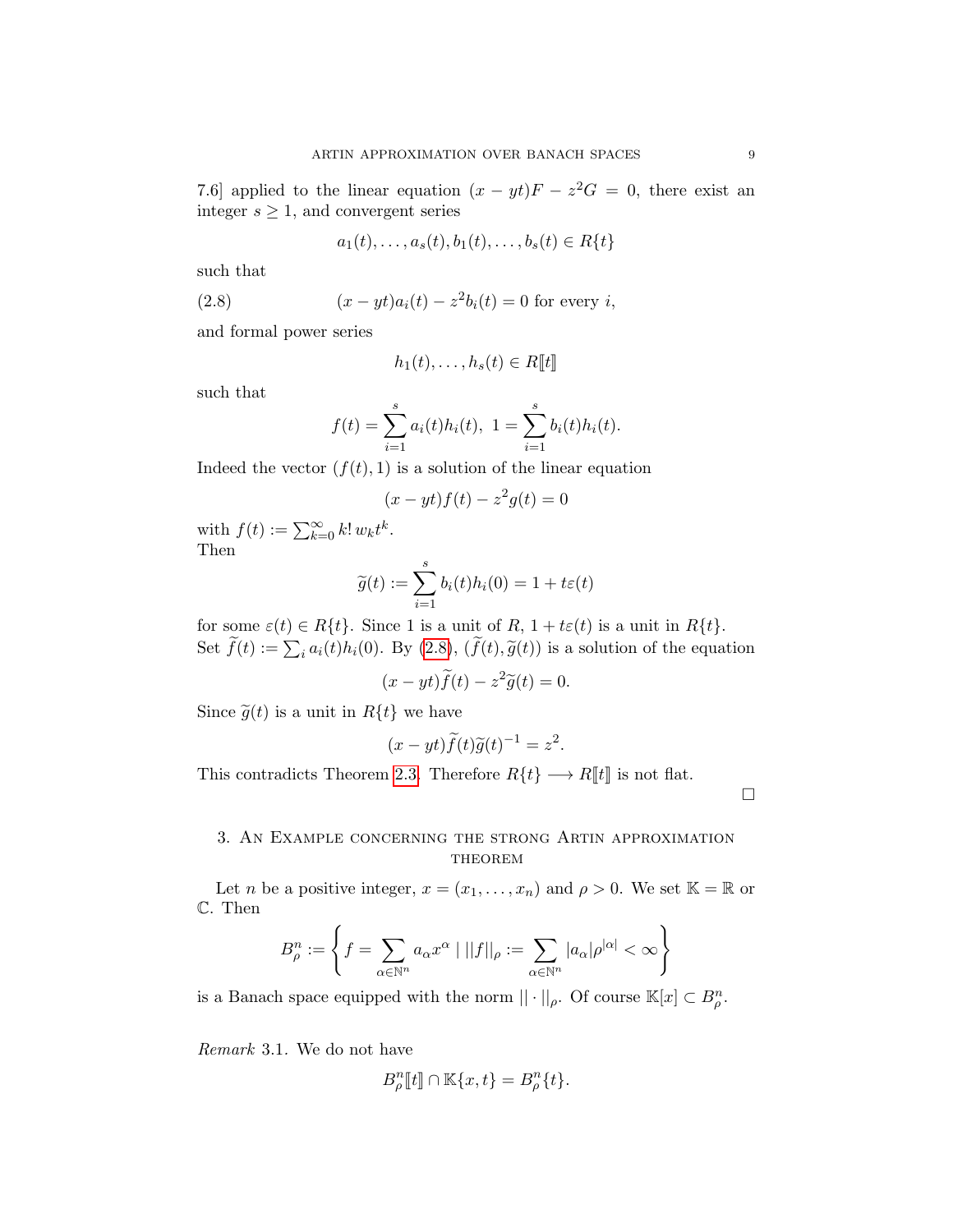For instance, the power series

$$
f=\sum_{k\in\mathbb{N}}x_1^{k!}t^k
$$

is a convergent power series in  $(x, t)$ , belongs to  $B_2^n[[t]]$ , but

$$
\sum_{k} \|x_1^{k!}\|_2 \tau^k = \sum_{k} 2^{k!} \tau^k = \infty
$$

for every  $\tau > 0$ . Therefore  $f \notin B_2^n\{t\}$ .

We provide two examples based on an example of Spivakovsky concerning the extension of Theorem [1.2](#page-0-1) to the nested case (see [\[15\]](#page-11-2)).

<span id="page-9-0"></span>*Example* 3.2. Let  $n = 1$  and set

$$
F(x, t, y_1, y_2) := xy_1^2 - (x + t)y_2^2 \in B_{\rho}\{t\}[y_1, y_2].
$$

Let

$$
\sqrt{1+t} = 1 + \sum_{n \ge 1} a_n t^n \in \mathbb{Q}\{t\}
$$

be the unique power series such that  $(\sqrt{1+t})^2 = 1 + t$  and whose value at the origin is 1. For every  $c \in \mathbb{N}$  we set  $y_2^{(c)}$  $y_2^{(c)}(t) := x^c$  and  $y_1^{(c)}$  $I_1^{(c)}(t) :=$  $x^c + \sum_{n=1}^c a_n x^{c-n} t^n \in B_\rho\{t\}.$  Then

$$
F(x, t, y_1^{(c)}(t), y_2^{(c)}(t)) \in (t)^{c+1}.
$$

On the other hand the equation  $f(x, t, y_1(t), y_2(t)) = 0$  has no solution  $(y_1(t),$  $y_2(t) \in B_\rho\{t\}^2$  but  $(0,0)$ . Indeed let us denote by  $T_0$  the Taylor map at 0:

$$
T_0: B_{\rho}\lbrace t \rbrace \longrightarrow \mathbb{K}[\![x, t]\!].
$$

If  $f(x, t, y_1(t), y_2(t)) = 0$  then

$$
xT_0(y_1(t))^2 - (x+t)T_0(y_2(t))^2 = 0.
$$

But since  $\mathbb{K}[x, t]$  is a unique factorization domain, this equality implies that  $T_0(y_1(t)) = T_0(y_2(t)) = 0$ , hence  $y_1(t) = y_2(t) = 0$ .

This shows that there is no  $\beta : \mathbb{N} \longrightarrow \mathbb{N}$  such that for every  $y(t) \in B_{\rho} \{t\}^2$ and every  $k \in \mathbb{N}$  with

$$
F(x, t, y(t)) \in (t)^{\beta(k)}
$$

there exists  $\widetilde{y}(t) \in B_{\rho}\lbrace t \rbrace^2$  such that

$$
F(x, t, \widetilde{y}(t)) = 0
$$

and  $\widetilde{y}(t) - y(t) \in (t)^k$ .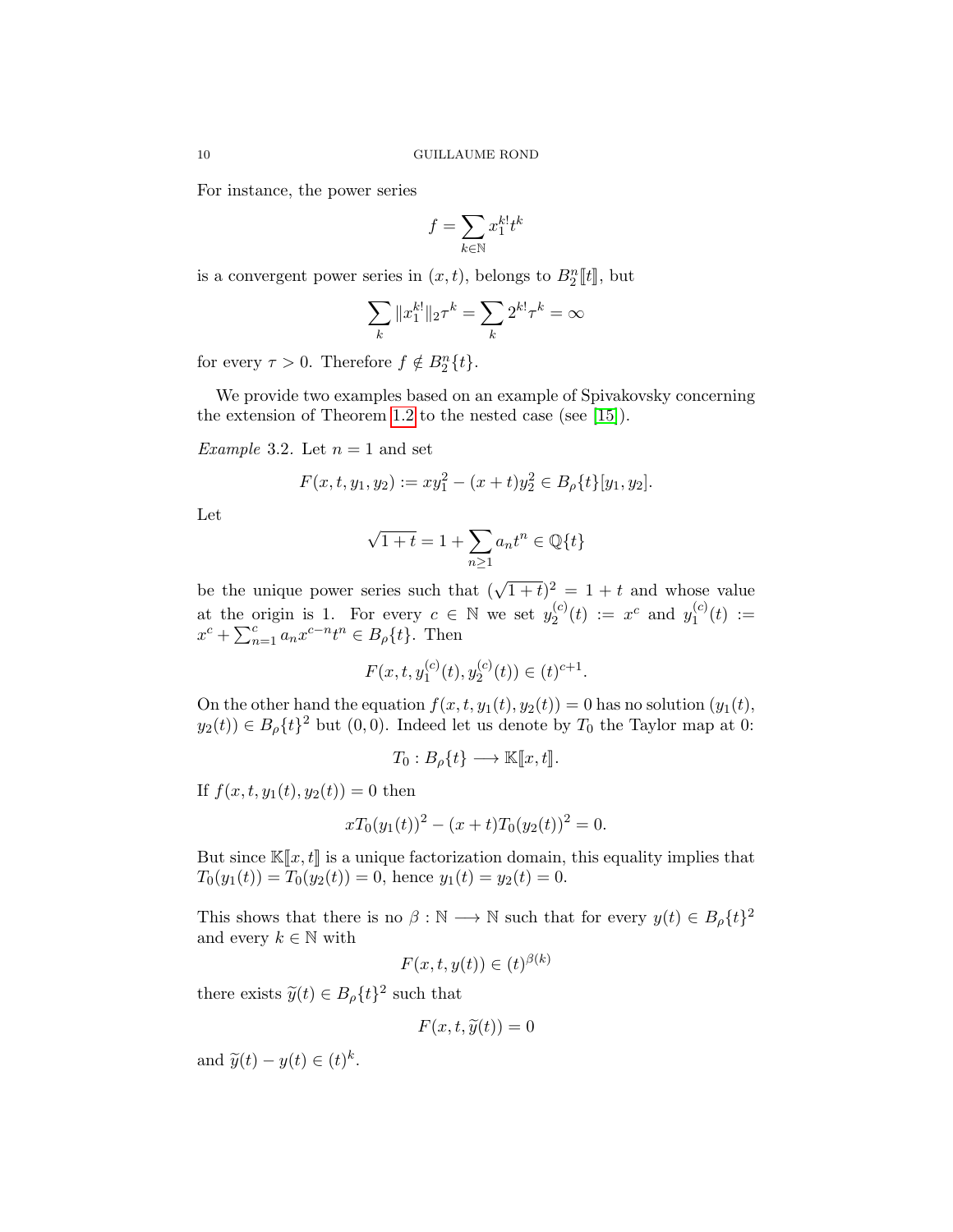Example 3.3. We can modify a little bit the previous example to construct a  $F$  as before that does not depend on  $t$ . We set

$$
G(x, y_1, y_2, y_3) := xy_1^2 - (x + y_3)y_2^2 \in B_\rho[y_1, y_2, y_3].
$$

For every  $c \in \mathbb{N}$  we set  $y_2^{(c)}$  $y_2^{(c)}(t) := x^c, y_1^{(c)}$  $f_1^{(c)}(t) := x^c + \sum_{n=1}^c a_n x^{c-n} t^n$  and  $y_3^{(c)}$  $S_3^{(c)}(t) := t \in B_\rho\{t\}.$  Then

$$
G(x, y_1^{(c)}(t), y_2^{(c)}(t), y_3^{(c)}(t)) \in (t)^c.
$$

Now if  $\widetilde{y}(t) \in B_{\rho}\lbrace t \rbrace^{3}$  satisfies  $G(x, \widetilde{y}(t)) = 0$  and

$$
\widetilde{y}(t) - y(t) \in (t)^2
$$

then  $\tilde{y}_3(t) = x + t + \varepsilon(t)$  with  $\varepsilon(t) \in (t^2)$ . Thus  $x + \tilde{y}_3(t)$  is an irreducible<br>power series in x and t and it is continue with x. By the same argument power series in  $x$  and  $t$ , and it is coprime with  $x$ . By the same argument based on the Taylor map as in Example [3.2,](#page-9-0) the relation

$$
x\widetilde{y}_1(t)^2 - (x+t+\varepsilon(t))\widetilde{y}_2(t)^2 = 0
$$

implies that  $\widetilde{y}_1(t) = \widetilde{y}_2(t) = 0.$ 

This shows that there is no  $\beta : \mathbb{N} \longrightarrow \mathbb{N}$  such that for every  $y(t) \in B_{\rho} \{t\}^3$ and every  $k \in \mathbb{N}$  with

$$
G(x, y(t)) \in (t)^{\beta(k)}
$$

there exists  $\widetilde{y}(t) \in B_{\rho}\lbrace t \rbrace^{3}$  such that

$$
G(x,\widetilde{y}(t))=0
$$

and  $\widetilde{y}(t) - y(t) \in (t)^k$ .

## **REFERENCES**

- <span id="page-10-0"></span>[1] M. Artin, On the solutions of analytic equations, Invent. Math., 5, (1968), 277-291.
- <span id="page-10-2"></span>[2] M. Artin, Algebraic approximation of structures over complete local rings, Publ. Math. IHES, **36**, (1969), 23-58.
- <span id="page-10-8"></span>[3] N. Bourbaki, Algèbre, Chapitres 1 à 3, Hermann, Paris, 1970.
- <span id="page-10-1"></span>[4] N. Bourbaki, Algèbre commutative, Chapitres 1 à 4, Masson, Paris, 1985.
- <span id="page-10-4"></span>[5] S. U. Chase, Direct products of modules, Trans. Amer. Math. Soc., 97, (1960), 457-473.
- <span id="page-10-9"></span>[6] D. Cox, J. Little, and D. OShea, Ideals, varieties, and algorithms. Undergraduate-Texts in Mathematics. Springer-Verlag, New York, second edition, 1997.
- <span id="page-10-10"></span>[7] K. Iima, Y, Yoshino, Gröbner bases for the polynomial ring with infinite variables and their applications, Comm. Algebra, 37, (2009), no. 10, 3424-3437.
- <span id="page-10-6"></span>[8] M. Hickel, Noncohérence de certains anneaux de fonctions holomorphes, *Illinois J. Math.*, **34**, (1990), no. 3, 515-525.
- <span id="page-10-5"></span>[9] W. S. McVoy, L. A. Rubel, Coherence of some rings of functions, J. Func. Anal., 21, (1976), 76-87.
- <span id="page-10-11"></span>[10] H. Matsumura, Commutative Ring Theory, Cambridge studies in advanced mathematics, 1989.
- <span id="page-10-7"></span>[11] L Moret-Bailly, An extension of Greenberg's theorem to general valuation rings, Manuscripta math., 139, n 1 (2012), 153-166.
- <span id="page-10-3"></span>[12] D. Popescu, General Néron desingularization and approximation, Nagoya Math. J., 104, (1986), 85-115.